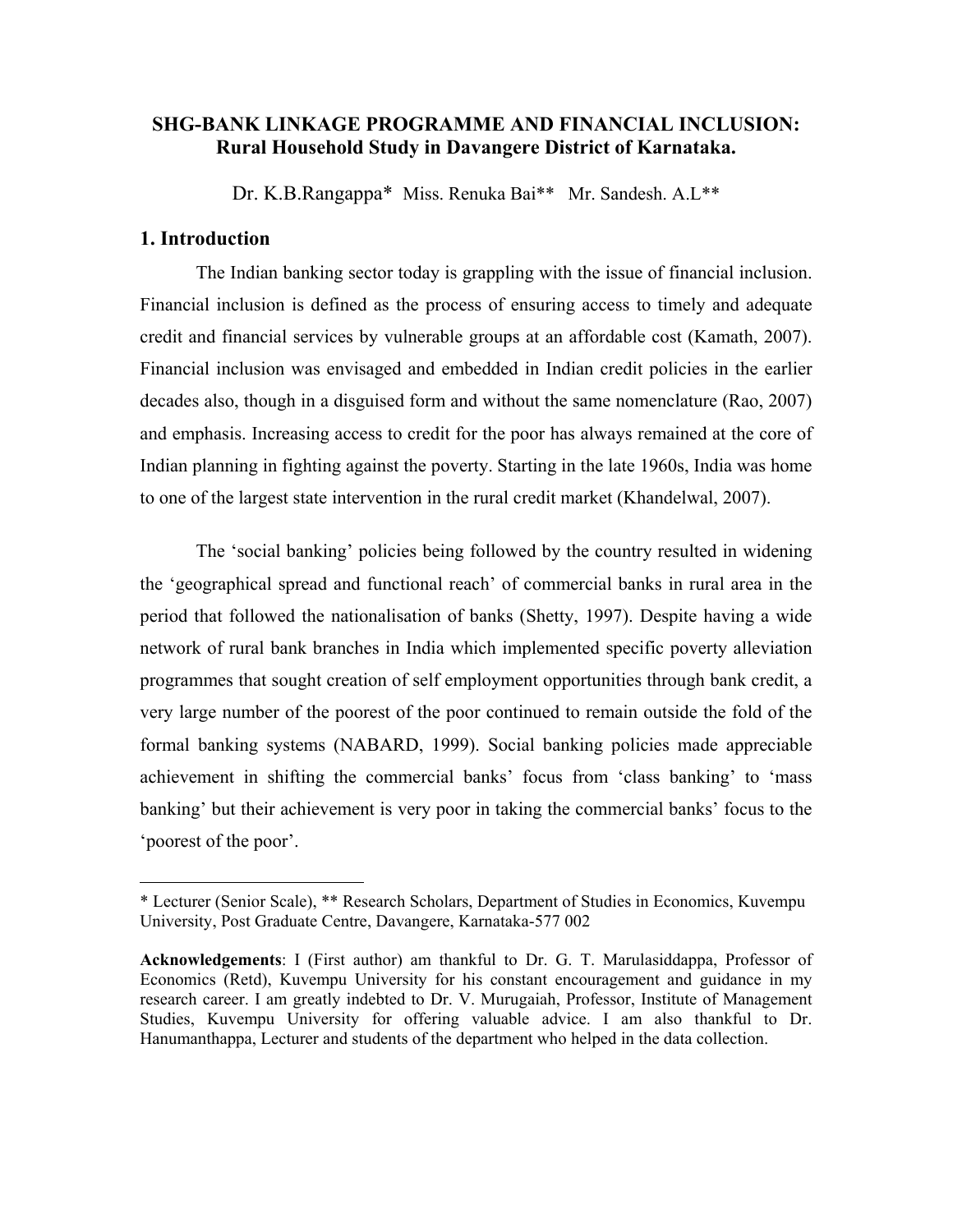The problems in the beginning of 1990s were two fold i.e. institutional structure was neither profitable in rural lending nor serving the needs of the poorest. In short, it had created a structure which was 'quantitatively impressive but qualitatively weak' (Mishra, 2006). Reaching the poorest, whose credit requirements were very small, frequent and unpredictable, was found to be difficult. Further, the emphasis was on providing credit rather than financial products and services including savings, insurance, etc. to the poor to meet their simple requirements (Ansari, 2007). Therefore, need was felt for alternative policies, systems and procedures, savings and loans products, other complementary services and new delivery mechanisms, which would fulfill the requirements of the poorest. As a result National Bank for Agriculture and Rural Development (NABARD), in India, launched its pilot phase of the Self Help Group (SHG) Bank Linkage programme in February 1992. SHGs are small informal associations created for the purpose of enabling members to reap economic benefit out of mutual help, solidarity and joint responsibility. These small and homogeneous groups involved in savings and credit activities are capable of taking care of the risks through peer monitoring. The main advantage to the banks of their links with the SHGs is the externalisation of a part of the work items of the credit cycle, viz, assessment of credit needs, appraisal, disbursal supervision and repayment, reduction in the formal paper work involved and a consequent reduction in the transaction costs (Rangarajan, 1996).

Since 1992, SHG-bank linkage programme has been promoting micro finance facilities to the poor. Almost since the same period, financial sector has been witnessing the market oriented reforms. The focus in the period of reforms was on enhancing the efficiency and profitability of banking system that had allegedly got neglected on account of the objective of social banking in the earlier decades. Exclusion of the disadvantaged and dispossessed is intrinsic to the functioning of markets in the dawn of market oriented reforms in the financial sector. It widens the rich-poor divide in availing institutional borrowing. In the rural areas 70 per cent of borrowings of the richest households were institutional in nature while this share was 18 per cent for the poorest households (NSSO, 2006). Indeed, in the era of financial liberalisation, the pursuit of financial inclusion appears to be an arduous task (Chavan, 2007). But the country cannot afford to have an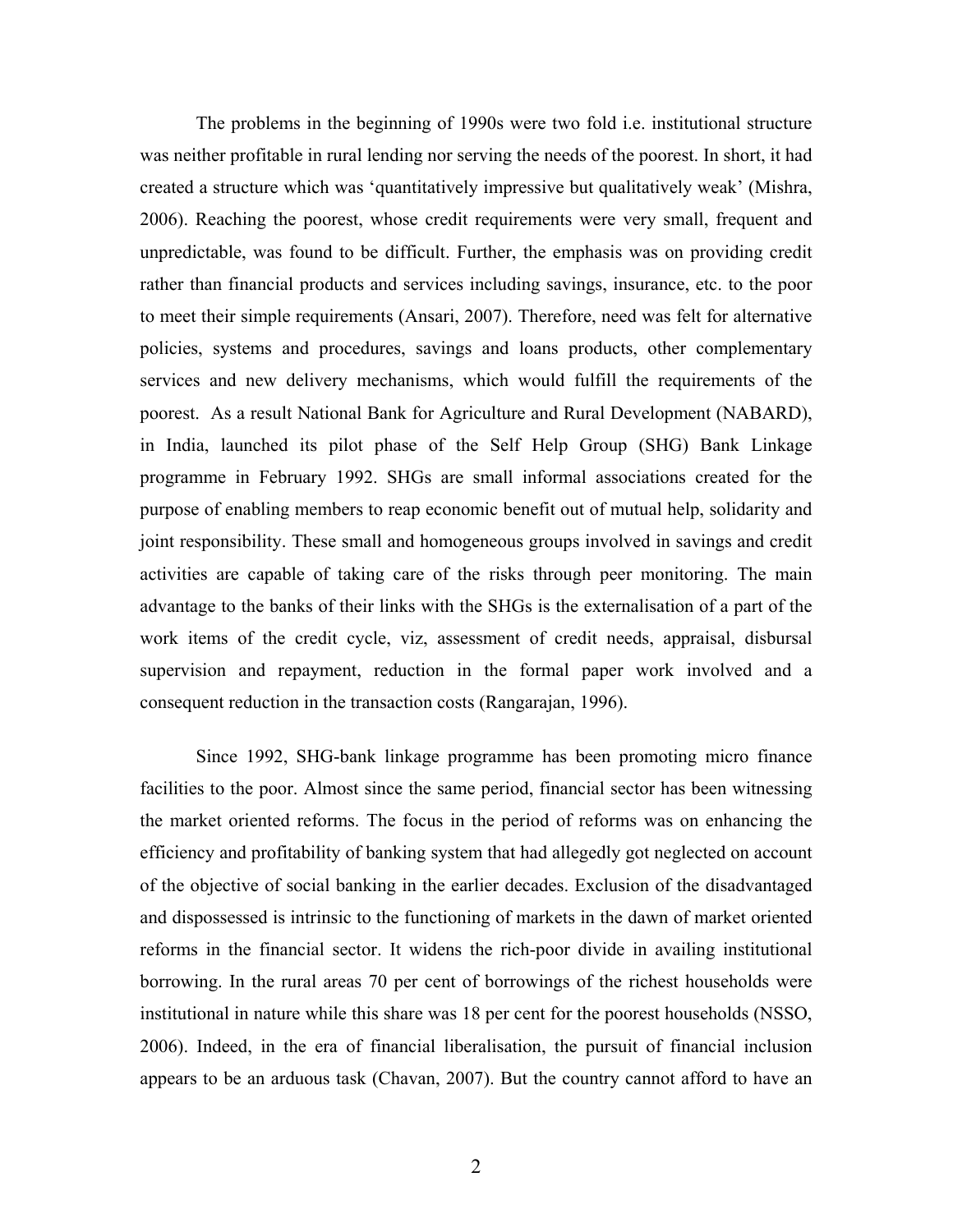elite minority enjoying services offered by banks and a large unorganised majority in the cash and barter mode. This divide, apart from undermining economic growth, could engender social tensions. Sustained growth of the nation and its continued prosperity depend critically on universal financial services coverage of all people (Srinivasan, 2007). Further, empirical evidence shows that inclusive financial system significantly raise growth, alleviate poverty and expand economic opportunity (More and Ananth, 2007).

The SHG-Bank linkage programme in which SHGs are linked to banks in a gradual way-initially through savings and later through loan products- is considered to be an effective strategy to ensure financial inclusion. In this backdrop, this study has been undertaken with the specific objective of analysing the impact of SHG-Bank linkage programme on the financial inclusion. The hypotheses formulated for the empirical verification through this study are;

- i) SHG-Bank linkage programme increased the flow of institutional credit to the vulnerable section,
- ii) There is association between the degree of financial inclusion and the participation in SHGs.

#### **2. Methodology**

*2.1 The Study Area*: The study is based on the primary data collected in Davangere district of Karnataka state. The district covers a total geographical area of 5975.97 Sq km spreading over 6 taluks. The total population of the district, as per 2001 census, is 17,90,952. The district is primarily agrarian in character consisting of 243747 farm households. Majority of the farm households belong to marginal (43%) and small size (30%) category. The normal rainfall of the district is 644mm. Canals accounting for 53 per cent of total net area irrigated created regional disparity within the district. It is one of the districts of the state where large number of farmers' suicide have been reported in recent years. Though the district is being served by 87 branches of commercial banks and 42 branches of regional rural banks besides a large number of credit cooperative societies financial inclusion continued to be a major challenge. Government agencies and many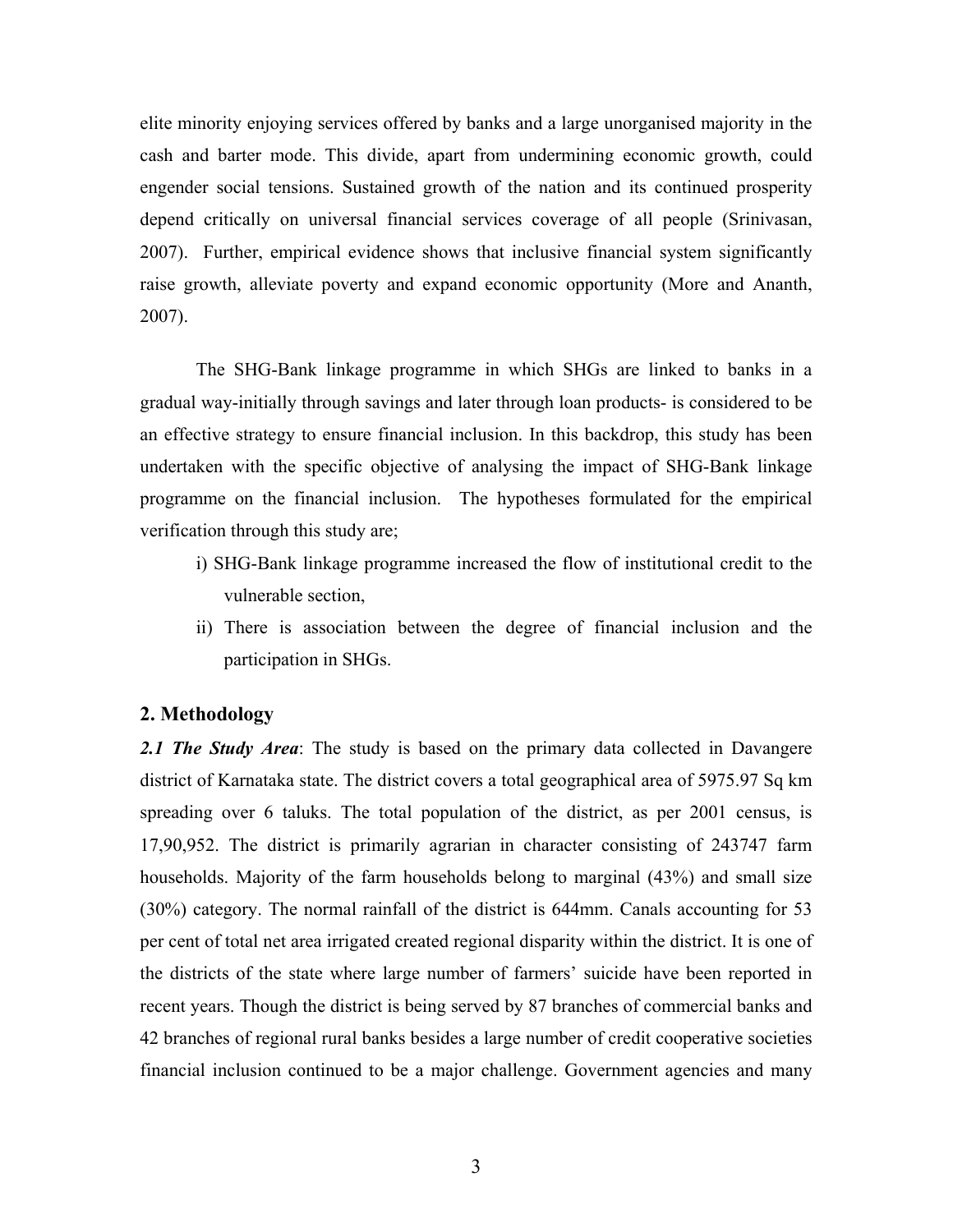NGOs are promoting SHGs to face this challenge. The socio-economic environment of the district provides strong case for the purposeful selection of the district for this study.

**2.2** *Sampling Design and Data Collection:* In the first step four taluks of the district were randomly selected. Four villages which are not connected with canal irrigation were randomly selected from each taluks. Households of each village were stratified into landless, marginal (less than 2.5 acres), small (2.5 to5 acres), medium (5 to 10 acres) and large (more than 10 acres) farm category. From each village, considering the land holding distribution in the study area, 2 landless, 4 marginal, 4 small, 3 medium and 2 large farm households were randomly selected from each village. Thus, totally 240 rural households were selected by using multistage stratified random sampling method. Primary data on the demographic profile of the family, borrowing and saving details, involvement in SHG were elicited from these households by using pre-tested, well structured schedule.

*2.3 Concepts and Analytical Framework*: Financial Inclusion covers a wide array of services by banking sector. According to Mor and Ananth (2007) financial inclusion, at a minimum, may be interpreted to mean the ability of every individual to access basic financial services which include savings, loans and insurance in a manner that is reasonably convenient and flexible in terms of access and design and reliable in the sense that savings are safe and that insurance claim will be paid with certainty. Rao (2007) was of the opinion that though the financial inclusion covers a wide array of services by the banking sector, one crucial area relate to borrowings from banks by the lower strata of the unorganized segment of the economy. Further, debt owed to institutional and noninstitutional source could be used as barometer of degree of financial inclusion in the two sectors. Thorat (2007) used the percentage of adult population having bank accounts as a measure of financial inclusion in the payment system. Similarly he used the percentage of adult population having loan account as a measure of financial inclusion in formal credit market.

 In this study arithmetic mean values of borrowing during 1-7-2006 to 1-6-2007 from institutional and non-institutional sources were computed separately for the households 'without SHG' and households 'with SHG'. Former are those which have not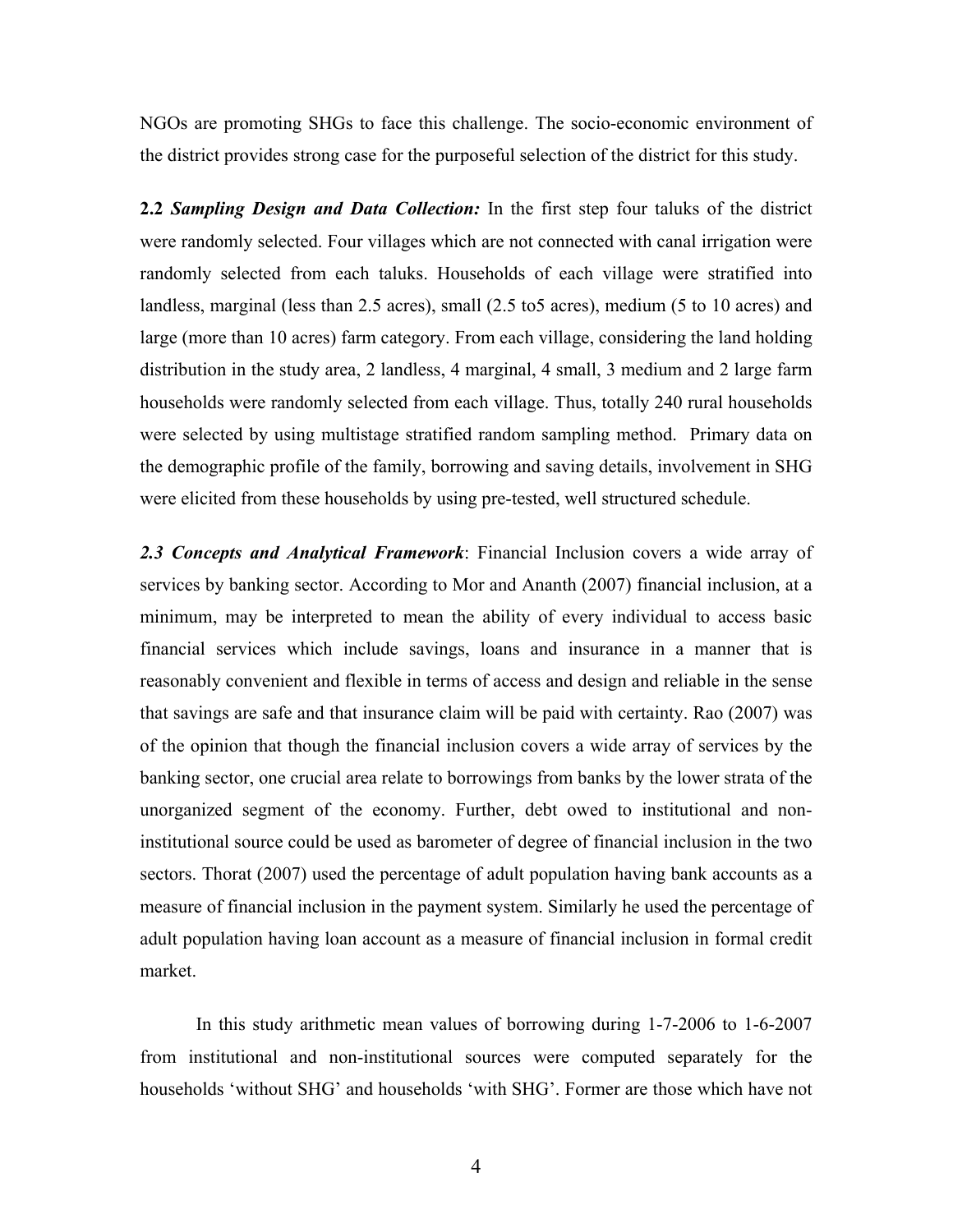even a single family member involved in SHG either as an ordinary member or as a leader of the group and the latter are those which have at least one member of the family who is involved in SHG either as an ordinary member or as a leader of the group. Significance of the difference in the mean values of borrowing between the households without SHG and with SHG was tested by using the 't' test. The relative share of institutional and non-institutional sources in total borrowing were also computed and used as one of the indicators of the degree of financial inclusion. Further, seven important financial services which are given in table 3 were selected and the extent of households' inclusion into these services was estimated in terms of percentages.

Financial inclusion index, which measures the degree of financial inclusion, has been developed by giving appropriate weights to the selected financial services. Bank officials and knowledgeable farmers were consulted in order to understand the farmers' financial needs. In the light of the experience gained through consultation, some important financial services were selected and the weights were assigned for computing the financial inclusion index. Details of financial services selected for developing the financial inclusion index and their corresponding weight are given in table 1: Highest weight has assigned to borrowing from institutional sources (50) followed by savings with institutional agencies (25) and other financial services (25). A rural farm household, which is best in its transactions with banks and cooperatives, borrows the crop loan every year. Though relatively higher weight (30) has been given to current borrowing (2006- 07) from institutional sources and/or SHGs, additional weights have been assigned to institutional and/or SHGs borrowing during 2005-06 (10) and 2004-05 (10).

Small and frequent borrowing from the internal resources of the SHGs may overweigh households with SHGs. Therefore, borrowings from the SHGs which are from the institutional resources were considered for giving weight. Since saving is compulsory for the SHG members, relatively lower weight (5) has been assigned to saving in SHG to avoid the possible overweight to Households with SHG. Other weights given in the table are self explanatory. The household which availed all the financial services will get 100 weights whereas the one which did not avail any of these services will get 0 weights. The total weights of an individual household show its degree of financial inclusion.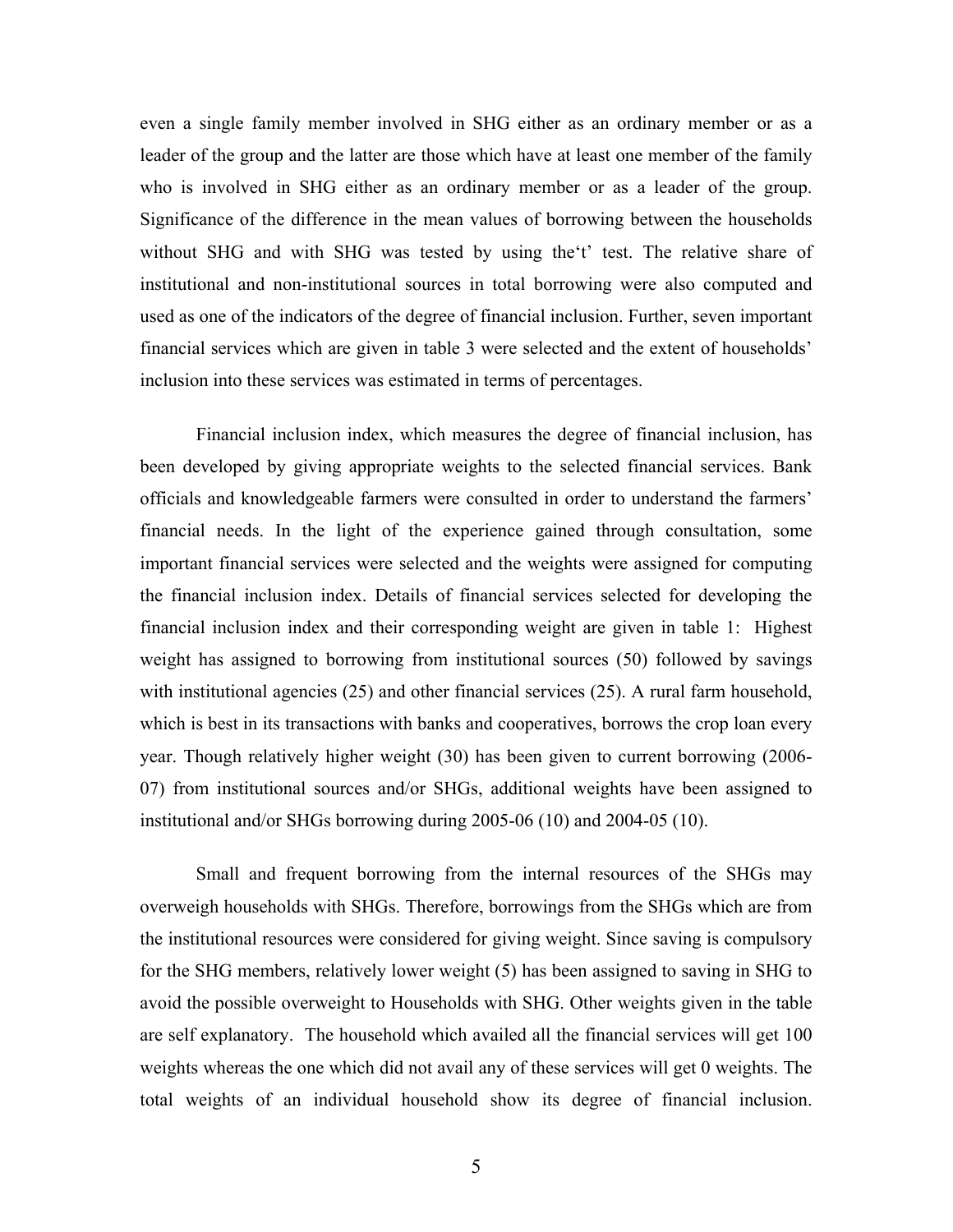Households with as well as without SHGs were further classified based on the degree of financial inclusion. Chi-square test  $(\chi^2)$  was applied to test the significance of the association between the membership in SHGs and the degree of financial inclusion.

|                                                                                                          | Weight if Answer is | Maximum                  |        |
|----------------------------------------------------------------------------------------------------------|---------------------|--------------------------|--------|
| <b>Financial Services</b>                                                                                | No                  | <b>Yes</b>               | Weight |
| <b>Borrowing from Institutional Sources</b>                                                              |                     |                          |        |
| i) Has the household borrowed directly from institutional<br>agencies and/or through SHG during 06-07?   | $\theta$            | 30                       |        |
| ii) Has the household borrowed directly from institutional<br>agencies and/or through SHG during 05-06?  | $\theta$            | 10                       | 50     |
| iii) Has the household borrowed directly from institutional<br>agencies and/or through SHG during 04-05? | $\theta$            | 10                       |        |
| <b>Saving in Institutional Agencies</b>                                                                  |                     |                          |        |
| i) Is the household having at least one SB account in bank<br>or post office?                            | 0                   | 10                       |        |
| ii) Is the household having at least one recurring and/or<br>fixed deposit in bank or post office?       | $\theta$            | 10                       | 25     |
| iii) Is the household saving in SHG?                                                                     | $\theta$            | 5                        |        |
| <b>Other Financial Services</b>                                                                          |                     |                          |        |
| i) Is any adult member/s of your family covered under life<br>insurance?                                 | $\Omega$            | 10                       |        |
| ii) Is any asset/s of your family covered under insurance?                                               | $\Omega$            | 5                        | 25     |
| iii) Is your family having at least one ATM card?                                                        | $\Omega$            | 5                        |        |
| iv) Is your family having at least one credit card?                                                      | 0                   | $\overline{\phantom{0}}$ |        |
| <b>Total</b>                                                                                             | 0                   | 100                      | 100    |

Table 1: Financial Services and Corresponding Weights

### **3. Results and discussion**

Primary data collected from 240 randomly selected rural households were analysed and the results are interpreted in this section. Post enumerative classification of the households into the households 'without SHG' and 'with SHG' was made. Distribution of the sample respondents across the different groups is summarised in table 2**.** Out of 240 randomly selected sample households 140 were with SHG and the remaining 100 were without SHG. Percentage of Households with SHG decreases with the Size of the farm.

Arithmetic mean values of borrowing by the households without SHG and with SHG are given in table 3. Percentage share of institutional and non-institutional sources in the total borrowing of the respective farm size group was computed for both the groups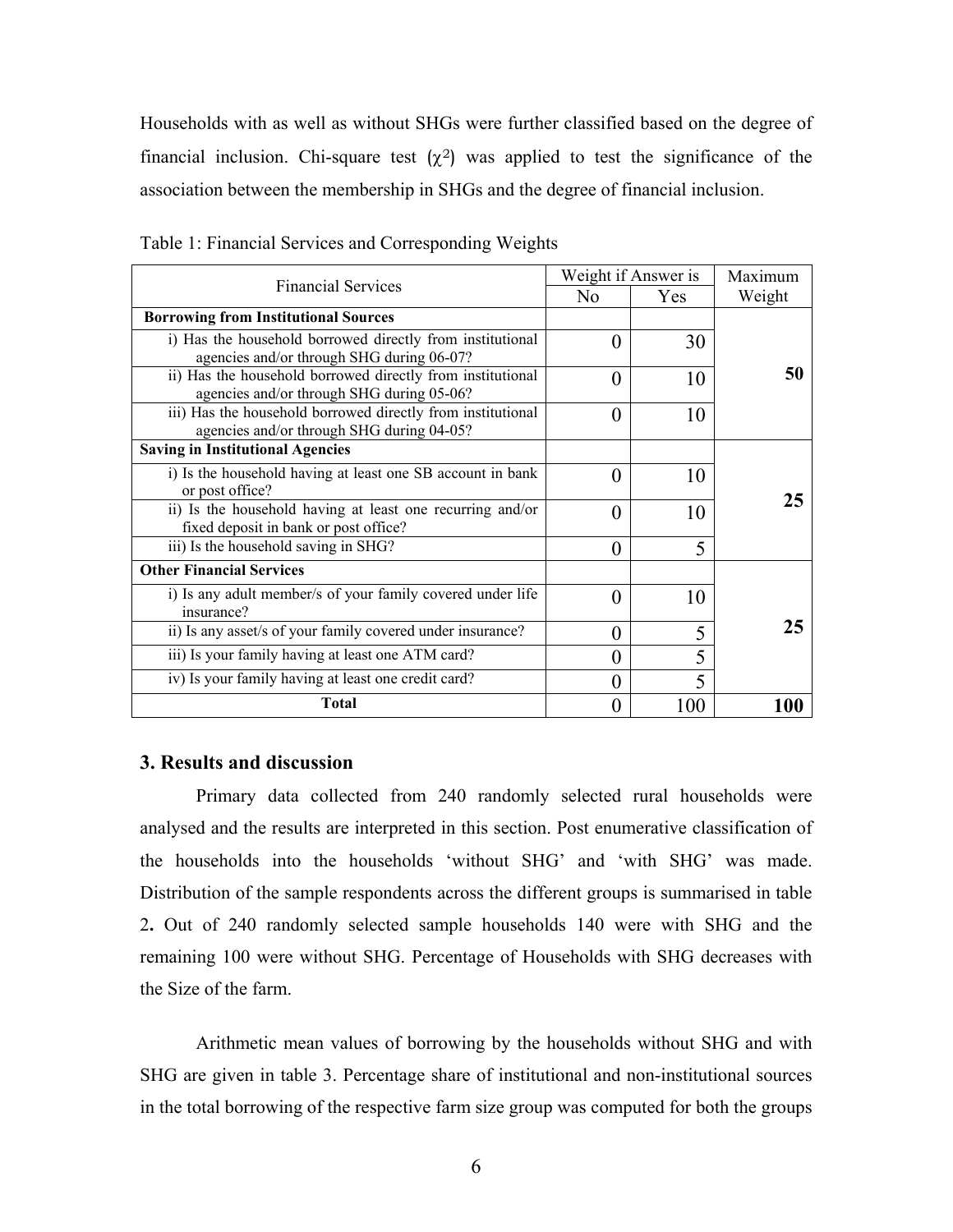of households. Percentage share of institutional sources in the total borrowing is more among the households with SHG compared to the households without SHG in all the farm size group but the difference is more among the land-less and marginal farm size group. It is generally believed that the flow of institutional credit to vulnerable groups will increase with the SHG-Bank linkage programme. For the empirical verification of this hypothesis't' test was applied.

| Farm Size Category        | Membership in SHG       | Total      |           |
|---------------------------|-------------------------|------------|-----------|
|                           | With SHG<br>Without SHG |            |           |
| <b>Land Less Families</b> | 12(37.5)                | 20(62.5)   | 32 (100)  |
| <b>Marginal Farmers</b>   | 26(40.6)                | 38 (59.4)  | 64 (100)  |
| <b>Small Farmers</b>      | 14(21.9)                | 50(78.1)   | 64 (100)  |
| <b>Medium Farmers</b>     | 28 (58.3)               | 20(41.7)   | 48 (100)  |
| Large Farmers             | 20(62.5)                | 12(37.5)   | 32 (100)  |
| Total                     | 100(41.7)               | 140 (58.3) | 240 (100) |

Table 2: Distribution of Sample Respondents

Note: Figures in parenthesis indicate percentage to row total

Among marginal farmers, the mean value of institutional borrowing by the families with SHG (Rs.8800) was found to be considerably more compared to the households without SHG (Rs.4769). The calculated 't' value between these two means was found to be greater than the critical value at 5 percent probability level. Therefore, the difference is statistically significant. In case of landless households, institutional credit is available only through the SHGs. Though there is difference between the households without SHGs and with SHGs in the mean values of institutional borrowing by the small, medium and large farm size group, they are not statistically significant. Another important finding of this study is that all the size groups of households with SHG, excepting the landless borrow considerably lower amount from non-institutional sources compared to their counterparts without SHG. This difference was found to be statistically significant for pooled as well as marginal size group. It might be because SHGs, besides creating thrift culture, discourage their members to borrow from noninstitutional sources. Thus SHGs have definitely increased the flow of institutional credit to credit-thirsty landless and marginal farm households and discouraged non-institutional borrowing through the thrift creation.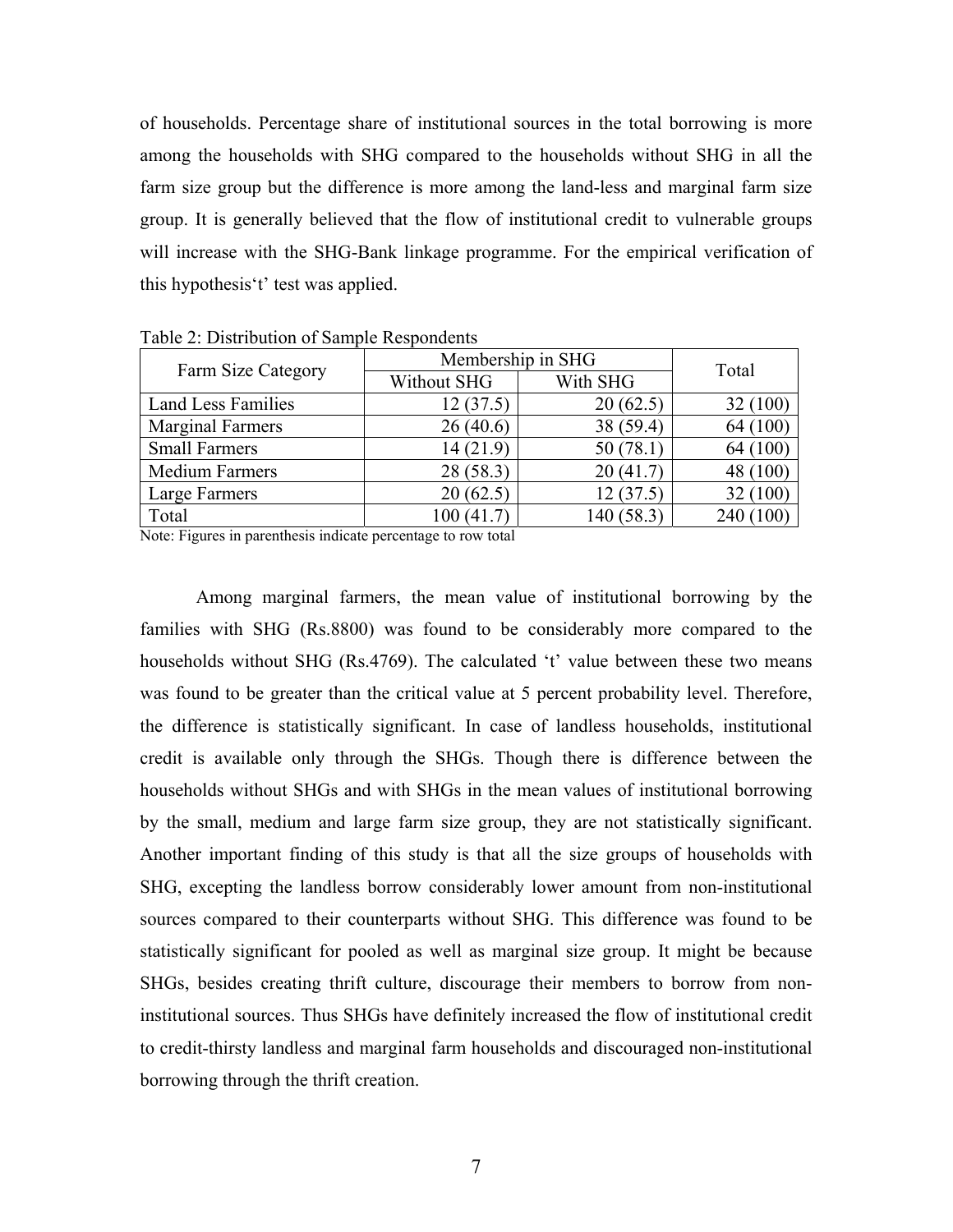Percentage of households included in seven important financial services is consolidated in table 4. Percentage of households which borrowed from institutional sources during 2006-07 increases with farm size. Among landless and marginal farm size category, it was considerably more in the households with SHG compared to their counterparts without SHG. Such difference is not considerable among small, medium and large size groups. Since the saving is compulsory for the SHG members, the percentage of households which saved with the formal institutions is cent percent in the households with the SHG irrespective of their farm size group whereas for the households without SHG it ranges from 0 per cent in case of landless to 50 percent in case of large farm households. Percentage of households included in the financial services like SB accounts, recurring and/or fixed deposits and life insurance increases with the increase in farm size. The percentage of inclusion is relatively more among the households with SHG. It is particularly true in the case of landless and marginal farm size group. SHGs have not made any impact on the financial services like asset insurance, ATM and credit card services. These services have not reached rural areas in general and landless and marginal farm households in particular.

The degree of financial inclusion of each household was computed by using the method explained in the section 2.3. The two way classification of the respondents based on their degree of financial inclusion and the membership in the SHG was made and the results are given in table 5. The Chi-square test  $(\chi^2)$  was made to verify the significance of the association between the degree of financial inclusion and the membership in the SHG. Percentage of household reached the medium and high degree of financial inclusion increases with the size of the land holding. No household belonging to landless and marginal farm size category reached the high degree of financial inclusion whereas 62.5 per cent of large farmers reached the high degree of financial inclusion. In the overall farm size category 18.6, 50 and 31.4 percentage of households with SHG were in low, medium and high degree of financial inclusion while the corresponding values for the households without SHG were 40 and 30 each. The calculated chi-square  $(\chi^2)$  value (15.378) was found to be statistically significant at 1 percent probability level.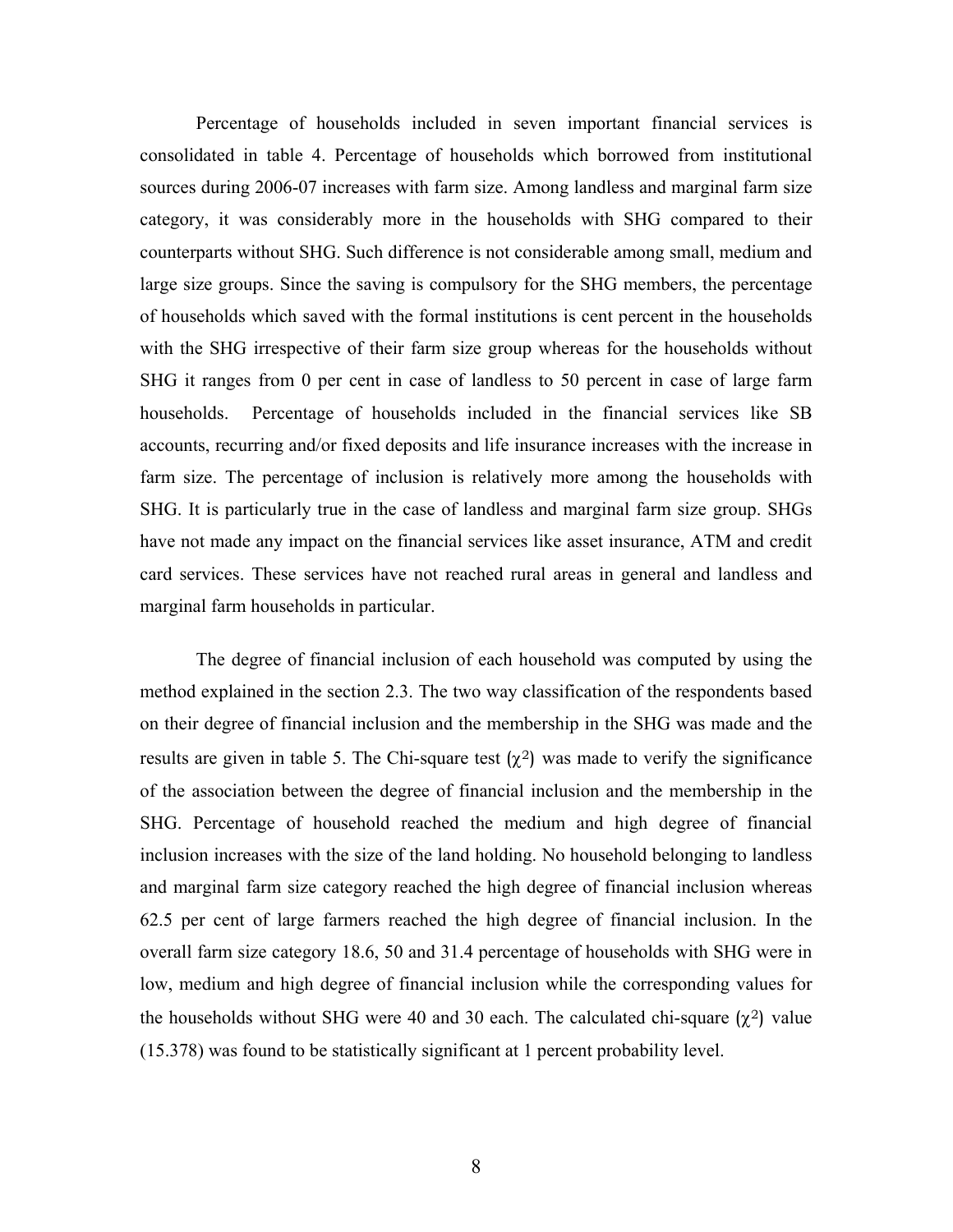|                   |                        |                       |                    |         | $($ values in Rupees) |
|-------------------|------------------------|-----------------------|--------------------|---------|-----------------------|
| Sources of        | Farm Size              | Without<br><b>SHG</b> | With<br><b>SHG</b> | Total   | 't' Value             |
| <b>Borrowing</b>  | Group<br>Landless (32) | $\overline{0}$        | 4000               |         |                       |
| Institutional     |                        |                       |                    | 2500    | $3.750*$              |
|                   |                        | (0.0)                 | 80.8)              | 77.7)   |                       |
|                   | Marginal (64)          | 4769                  | 8800               | 7163    | $1.684**$             |
|                   |                        | (49.6)                | (91.3)             | (74.4)  |                       |
|                   | Small (64)             | 19142                 | 18824              | 18894   | 0.063                 |
|                   |                        | (58.8)                | (71.8)             | (68.4)  |                       |
|                   | Medium (48)            | 37428                 | 26900              | 33042   | 1.477                 |
|                   |                        | (64.8)                | (57.1)             | (62.0)  |                       |
|                   | Large $(32)$           | 29000                 | 41416              | 33656   | 1.079                 |
|                   |                        | (58.0)                | (71.9)             | (63.7)  |                       |
|                   | Pooled $(240)$         | 20200                 | 17076              | 18377   | 1.070                 |
|                   |                        | 60.7)                 | (70.1)             | (65.5)  |                       |
|                   | Landless (32)          | 333                   | 950                | 719     | .885                  |
|                   |                        | (100.0)               | (19.2)             | (22.3)  |                       |
|                   | Marginal (64)          | 4846                  | 842                | 2469    | 3.219*                |
|                   |                        | (50.4)                | (8.7)              | (25.6)  |                       |
|                   | Small $(64)$           | 13428                 | 7400               | 8719    | 1.564                 |
|                   |                        | (41.2)                | (28.2)             | (31.6)  |                       |
| Non-Institutional | Medium (48)            | 20357                 | 20200              | 20292   | 0.021                 |
|                   |                        | (35.2)                | (42.9)             | (38.0)  |                       |
|                   | Large $(32)$           | 21000                 | 16166              | 19188   | 0.542                 |
|                   |                        | (42.0)                | (28.1)             | (36.3)  |                       |
|                   | Pooled $(240)$         | 13080                 | 7278               | 9696    | 2.586*                |
|                   |                        | (39.3)                | (29.9)             | (34.5)  |                       |
| Total             | Landless (32)          | 333                   | 4950               | 3219    | 4.045*                |
|                   |                        | (100.0)               | (100.0)            | (100.0) |                       |
|                   | Marginal (64)          | 9615                  | 9642               | 9631    | 0.010                 |
|                   |                        | (100.0)               | (100.0)            | (100.0) |                       |
|                   | Small $(64)$           | 32571                 | 26224              | 27613   | 1.043                 |
|                   |                        | (100.0)               | (100.0)            | (100.0) |                       |
|                   | Medium (48)            | 57785                 | 47100              | 53333   | 1.193                 |
|                   |                        | (100.0)               | (100.0)            | (100.0) |                       |
|                   | Large $(32)$           | 50000                 | 57583              | 52844   | 0.534                 |
|                   |                        | (100.0)               | (100.0)            | (100.0) |                       |
|                   | Pooled $(240)$         | 33280                 | 24354              | 28073   | 2.296**               |
|                   |                        | (100.0)               | (100.0)            | 100.0   |                       |

Table 3: Arithmetic Mean Values of Borrowings During 1-7-2006 to 30-6-2007

Note: Figures in parentheses are percentage to the total borrowing of the respective farm size group

\* and \*\* indicate the significance of the difference at 1 and 5 per cent probability level.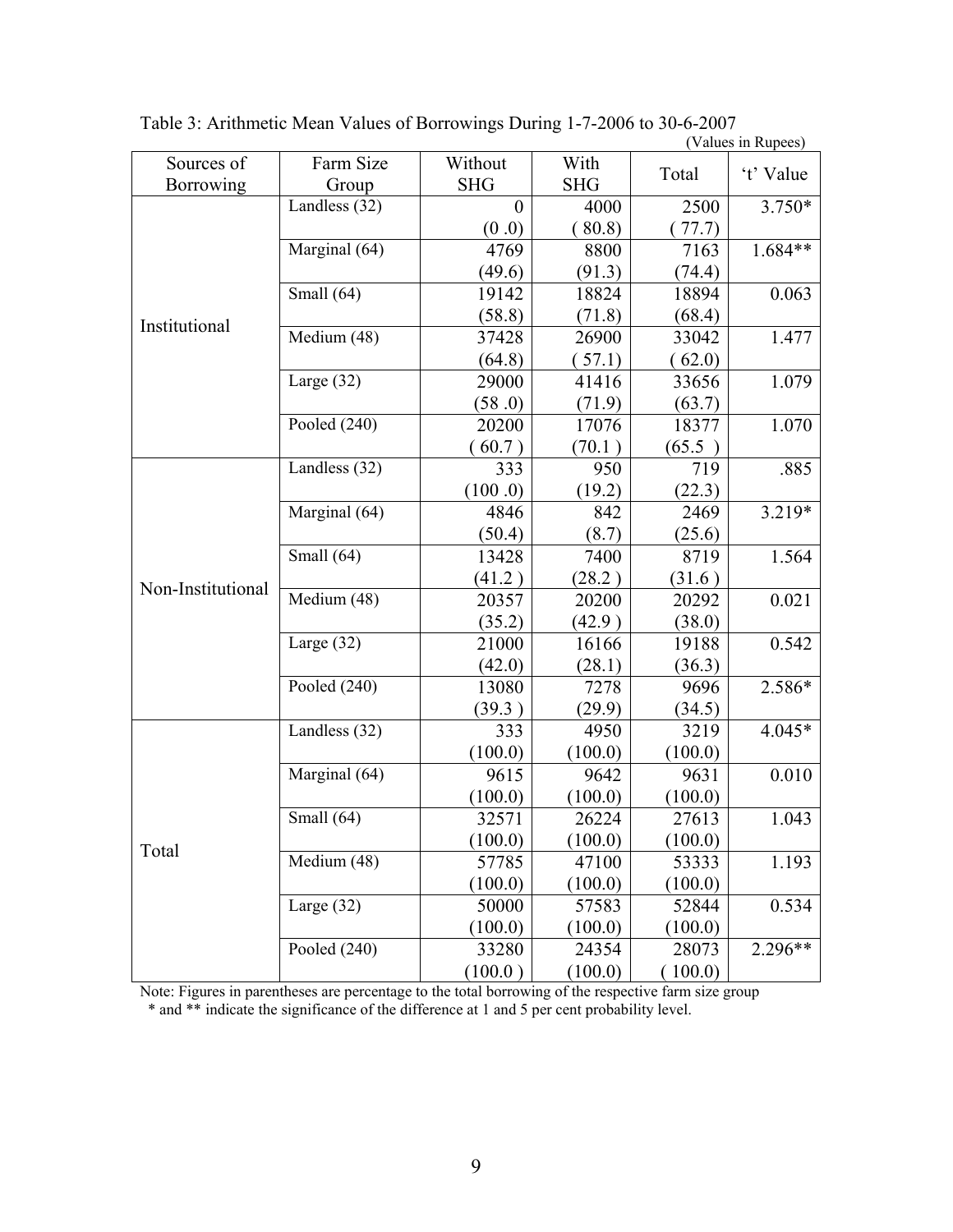| <b>Financial Services</b>                                           | <b>Farm Size</b>                 | <b>Without SHG</b> | With SHG | <b>Total</b> |
|---------------------------------------------------------------------|----------------------------------|--------------------|----------|--------------|
|                                                                     | Landless (32)                    | 0.0                | 60.0     | 37.5         |
|                                                                     | Marginal (64)                    | 38.5               | 63.2     | 53.1         |
| Households<br>Percentage<br>of<br>from<br>Institutional<br>Borrowed | Small $(64)$                     | 71.4               | 80.0     | 78.1         |
| Sources during 06-07                                                | Medium (48)                      | 78.6               | 80.0     | 79.2         |
|                                                                     | Large $(32)$                     | 85.0               | 100.0    | 90.6         |
|                                                                     | <b>Pooled (240)</b>              | 59.0               | 74.3     | 67.9         |
| Percentage of Households Saved                                      | Landless $(32)$                  | 0.0                | 100.0    | 62.5         |
| in Formal Institutions                                              | $\overline{\text{Marginal}}(64)$ | 7.7                | 100.0    | 62.5         |
|                                                                     | Small (64)                       | 42.9               | 100.0    | 87.5         |
|                                                                     | Medium (48)                      | 42.9               | 100.0    | 66.7         |
|                                                                     | Large $(32)$                     | 50.0               | 100.0    | 68.7         |
|                                                                     | <b>Pooled (240)</b>              | 30.0               | 100.0    | 70.8         |
| of<br>Households<br>Percentage                                      | Landless $(32)$                  | 0.0                | 10.0     | 6.3          |
| Having at Least One SB Account                                      | Marginal (64)                    | 7.7                | 26.3     | 18.8         |
| in Bank or Post Office                                              | Small (64)                       | 42.9               | 48.0     | 46.9         |
|                                                                     | Medium (48)                      | 42.9               | 40.0     | 41.6         |
|                                                                     | Large $(32)$                     | 40.0               | 50.0     | 43.8         |
|                                                                     | <b>Pooled (240)</b>              | 28.0               | 35.7     | 32.5         |
| of<br>Households<br>Percentage                                      | Landless (32)                    | 0.0                | 20.0     | 12.5         |
| Having at Least One Recurring                                       | Marginal (64)                    | 7.7                | 31.6     | 21.9         |
| and/or Fixed Deposit in Bank or                                     | $\overline{\text{Small}}$ (64)   | 14.3               | 40.0     | 34.4         |
| Post Office                                                         | Medium (48)                      | 35.7               | 60.0     | 45.8         |
|                                                                     | Large $(32)$                     | 30.0               | 66.6     | 43.8         |
|                                                                     | Pooled $(240)$                   | 20.0               | 40.0     | 31.7         |
| of<br>Households<br>Percentage                                      | Landless (32)                    | 16.7               | 20.0     | 18.8         |
| Having at Least One Member                                          | Marginal (64)                    | 19.2               | 21.1     | 20.3         |
| Covered Under Life Insurance                                        | Small (64)                       | 28.6               | 76.0     | 65.6         |
|                                                                     | $\overline{\text{Medium}}$ (48)  | 64.3               | 70.0     | 66.7         |
|                                                                     | Large $(32)$                     | 70.0               | 83.3     | 75.0         |
|                                                                     | <b>Pooled (240)</b>              | 45.0               | 52.9     | 49.6         |
| Percentage<br>οf<br>Households                                      | Landless (32)                    | 0.0                | 0.0      | 0.0          |
| Having at Least<br>One<br>Asset                                     | Marginal (64)                    | 0.0                | 0.0      | 0.0          |
| Covered Under Insurance                                             | Small (64)                       | 28.6               | 12.0     | 15.6         |
|                                                                     | Medium (48)                      | 35.7               | 10.0     | 25.0         |
|                                                                     | Large $(32)$                     | 60.0               | 83.3     | 68.8         |
|                                                                     | <b>Pooled (240)</b>              | 26.0               | 12.9     | 18.3         |
| of<br>Households<br>Percentage                                      | Landless $(32)$                  | 0.0                | 0.0      | 0.0          |
| Operating ATM and/or Credit                                         | Marginal (64)                    | 0.0                | 0.0      | 0.0          |
| Card                                                                | Small (64)                       | 14.3               | 8.0      | 9.4          |
|                                                                     | Medium (48)                      | 28.6               | 0.0      | 16.7         |
|                                                                     | Large $(32)$                     | 10.0               | 50.0     | 25.0         |
|                                                                     | <b>Pooled (240)</b>              | 12.0               | 7.1      | 9.2          |

Table 4: Percentage of Households Included in Important Financial Services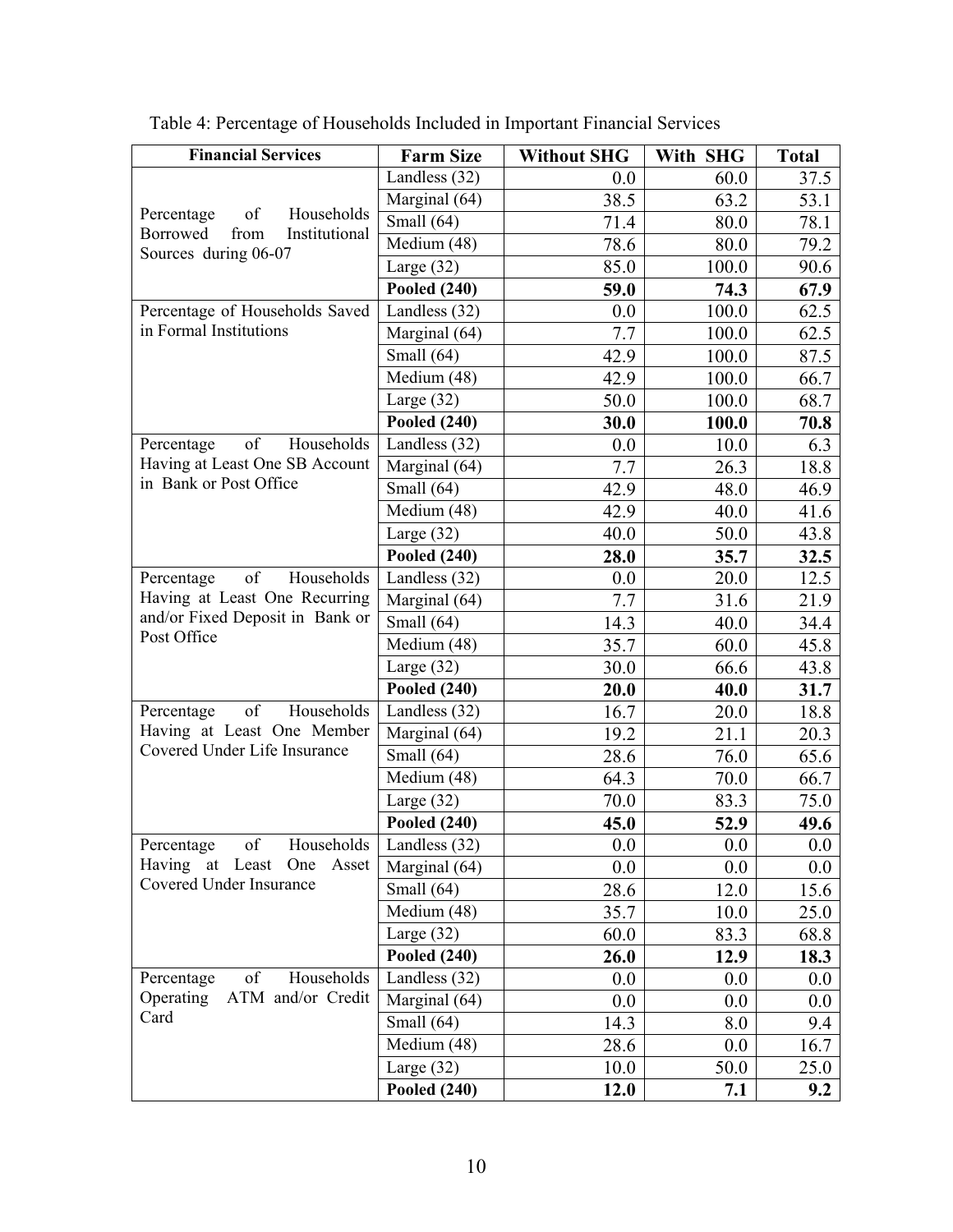The association between membership in the SHG and the degree of financial inclusion is statistically significant. Therefore, it could be inferred that the degree of financial inclusion could be increased with implementation of SHG-Bank linkage programme. Though the percentage of household reached the medium and high degree of financial inclusion is relatively more among the SHG member households compared to non-member households in all the farm size groups, the chi-squire value  $(\chi^2)$  was found to be statistically significant only for landless, marginal and small farm size category. Therefore it could be inferred that SHG-Bank linkage programme increased the degree of financial inclusion among landless, marginal and small farm size category. But no such inference could be drawn with respect to the medium and large farm group.

|                         | Degree of Financial Inclusion |           |          |          |          |
|-------------------------|-------------------------------|-----------|----------|----------|----------|
| Farm Size Group         | Low                           | Medium    | High     | Total    | $\chi^2$ |
|                         | $0 - 30$                      | 30-60     | 60-90    | $0 - 90$ |          |
| Land Less Families      |                               |           |          |          |          |
| Without SHG             | 12((100.0)                    | 0(0.0)    | 0(0.0)   | 12(100)  |          |
| With SHG                | 8(40.0)                       | 12(60.0)  | 0(0.0)   | 20(100)  | $9.102*$ |
| Total                   | 20(62.5)                      | 12(37.5)  | 0(0.0)   | 32(100)  |          |
| <b>Marginal Farmers</b> |                               |           |          |          |          |
| Without SHG             | 16(61.5)                      | 10(38.5)  | 0(0.0)   | 26(100)  | 8.788*   |
| With SHG                | 14(36.8)                      | 24(63.2)  | 0(0.0)   | 38(100)  |          |
| Total                   | 30(46.9)                      | 34(53.1)  | 0(0.0)   | 64(100)  |          |
| <b>Small Farmers</b>    |                               |           |          |          |          |
| Without SHG             | 4(28.6)                       | 4(28.6)   | 6(42.8)  | 14(100)  | 7.867**  |
| With SHG                | 2(4.0)                        | 22(44.0)  | 26(52.0) | 50(100)  |          |
| Total                   | 6(9.4)                        | 26(40.6)  | 32(50.0) | 64(100)  |          |
| <b>Medium Farmers</b>   |                               |           |          |          |          |
| Without SHG             | 6(21.4)                       | 8(28.6)   | 14(50.0) | 28(100)  | 2.597    |
| With SHG                | 2(10.0)                       | 10(50.0)  | 8(40.0)  | 20(100)  |          |
| Total                   | 8(16.7)                       | 18(37.5)  | 22(45.8) | 48(100)  |          |
| Large Farmers           |                               |           |          |          |          |
| Without SHG             | 2(10.0)                       | 8(40.0)   | 10(50.0) | 20(100)  | 3.840    |
| With SHG                | 0(0.0)                        | 2(16.7)   | 10(83.3) | 12(100)  |          |
| Total                   | 2(6.2)                        | 10(31.2)  | 20(62.5) | 32(100)  |          |
| Pooled                  |                               |           |          |          |          |
| Without SHG             | 40(40.0)                      | 30(30.0)  | 30(30)   | 100(100) | 15.378*  |
| With SHG                | 26(18.6)                      | 70(50.0)  | 44(31.4) | 140(100) |          |
| Total                   | 66(27.5)                      | 100(41.7) | 74(30.8) | 240(100) |          |

Table 5: Association between Degree of Financial Inclusion and Membership in SHGs

Note: Figures in parentheses are percentage to the respective row total.

\* and \*\* indicate significance at 1 and 5 percent probability level respectively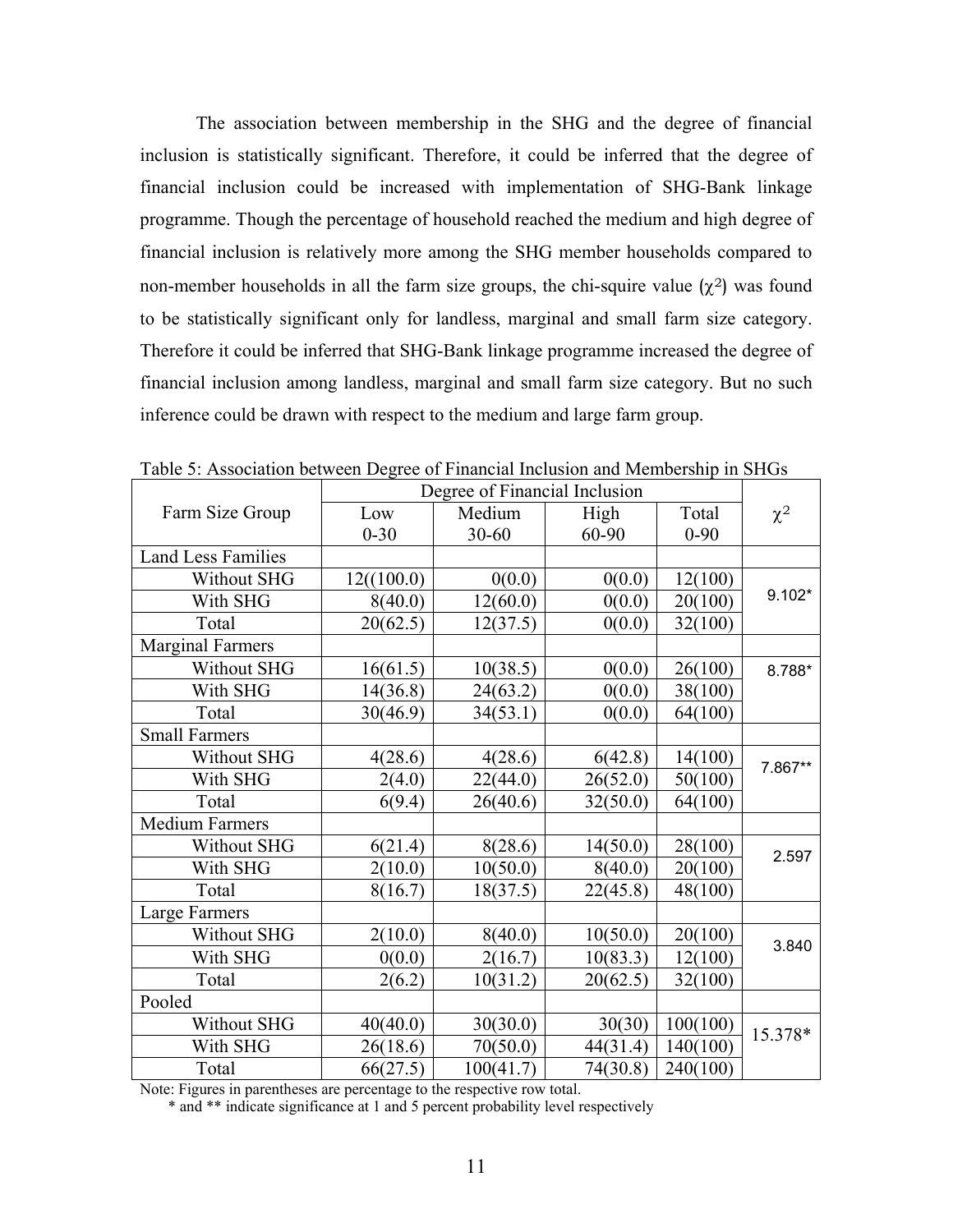#### **4 Conclusions**

Results of this study clearly show that the SHG-Bank linkage programme has increased the flow of institutional credit to landless and marginal farm households and discouraged non-institutional borrowing through the thrift creation. Financial inclusion index, which measures the degree of financial inclusion, has been computed for each household by giving appropriate weight to the selected financial services. Based on the index value, households were classified into the households with low, medium and high degree of financial inclusion. Percentage of household which reached the medium and high degree of financial inclusion, increased with the size of the land holding. The percentage of households, which reached the higher degree of financial inclusion, is relatively more among SHG member households compared to non-member households. The chi-square  $(\chi^2)$  results lead to the conclusion that the SHG-Bank linkage programme increased the degree of financial inclusion among landless, marginal and small farm size category.

#### **REFERENCES**

- Ansari Saghir Ahmad (2007), "Micro Finance in India", *Asian Economic Review*, August, Vol. 49 (2), pp 327-336.
- Chavan Pallavi (2007), "Access to Bank Credit: Implications for Dalit Rural Households", *Economic and Political Weekly, August*, Vol. XLII (31), pp 3219-3224.
- Kamath Rajalaxmi (2007), "Financial Inclusion vis-à-vis Social Banking", *Economic and Political Weekly*, April, Vol. XLII (15), pp 1334-1335.
- Khandelwal Anil. K, (2007), "Microfinance Development Strategy for India", *Economic and Political Weekly*, March, Vol. XLII (13) pp 1121-1126.
- Misra, Alok, (2006), "Micro Finance in India and Millennium Development Goals: Maximizing Impact on Poverty", *Discussion Paper for Workshop on World Bank*, Singapore, Sep.18
- Mor Nachiket and Bindu Ananth, (2007), "Inclusive Financial Systems: Some Design Principles and a Case Study", *Economic and Political Weekly, March*, Vol.XLII (13) pp1121-1126.
- National Bank for Agriculture and Rural Development (1999), "Task Force Report on Supportive Policy and Regulatory Framework for Micro Finance, Mumbai, India.
- NSSO, (2006), "Household Borrowing and Repayment in India During 1-7-02 to 30-6-2003", All India Debt and Investment Survey, NSS 59<sup>th</sup> Round, Ministry of Statistics and Programme Implementation, Government of India.
- Rangarajan, C (1996), "Rural India, the Role of Credit", *Reserve Bank of India Bulletin*, Reserve Bank of India, Mumbai.
- Rao Subba K.G.K. (2007), "Financial Inclusion: An Introspection", *Economic and Political Weekl*y, February, Vol. XLII (5), pp 355-360.